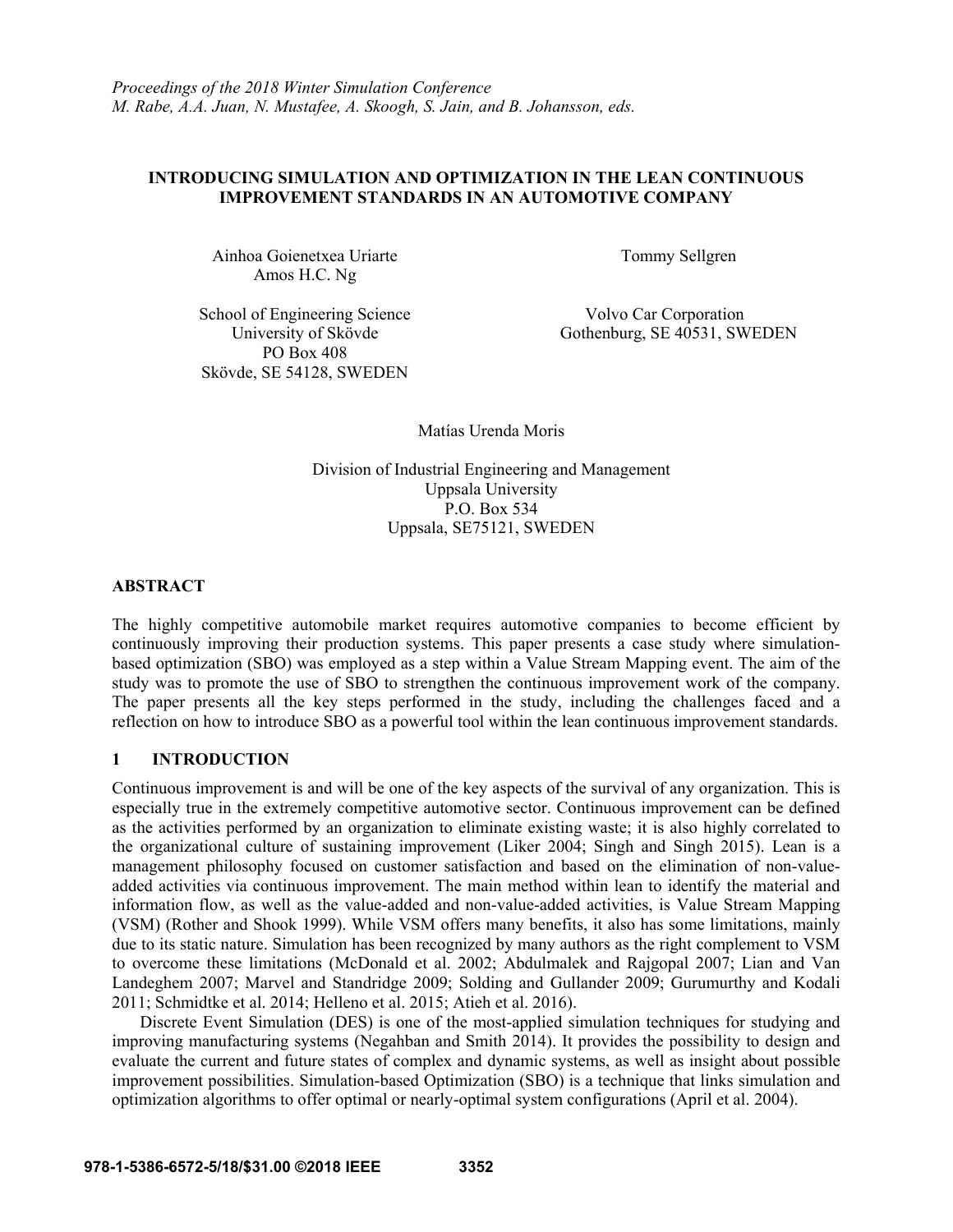This paper presents a case study where simulation was employed as part of a VSM event. The aim of that event was to draw the current state map of a semi-automated automotive component assembly line and to identify the bottlenecks of the system as well as the existing improvement possibilities. Simulation and optimization were introduced in this event to show the opportunities that the tool may offer and to try to establish simulation as a natural step in an improvement event in the company. The company had established standards to include simulation analysis as an important step of any new system design and all the lines of the plant have been modeled by a team of simulation engineers. However, simulation is not employed as a support tool for continuous improvement. Having all the models ready to be employed and not using them for continuous improvement was considered a waste by the team of simulation engineers who also see the benefits to support the company in this matter. As defined by Robinson et al. (2012), combining lean and simulation is a way to make lean more sustainable in the company and simulation more employed for continuous improvement and decision-making support.

This paper is structured as follows: Section 2 presents a literature review on the combination of lean, specifically VSM, and simulation. A background on the experience of the company regarding lean and SBO is provided in Section 3. The detailed description of the steps taken to conduct the case study is presented in Section 4. Section 5 reflects on how to introduce SBO within the continuous improvement standards. Finally, Sections 6 and 7 reveal the discussion and conclusions, respectively.

### **2 LITERATURE REVIEW**

Lean is a management philosophy composed by values, principles, methods, and tools to support organizations to eliminate waste and create value for the customer (Liker 2004). One of the mostemployed lean methods to visualize, analyze, and design production systems is VSM (Bicheno and Holweg 2009; Gurumurthy and Kodali 2011). It is a tool that can be employed in many different sectors, but it is mainly applied to design and identify improvement possibilities in manufacturing lines (Shou et al. 2017). VSM offers many benefits including: 1) its ease of use and simplicity; 2) no additional cost than the man-hours expended in the process of VSM creation; 3) understanding the flow and value-added activities; 4) providing a good base for system design and improvement; and 5) the creation of a team to draw and analyze the VSM, sharing the view of the current and future state (Solding and Gullander 2009). However, despite the usefulness of VSM, its static nature leads to some limitations, of which some are highlighted in Table 1. Although other authors in the literature, such as Braglia et al. (2009), identify the limitations of VSM, all the authors identified in Table 1 propose simulation as a tool to complement VSM and overcome its limitations. Some of these authors present their case studies where simulation and VSM have been employed together (McDonald et al. 2002; Standridge and Marvel 2006; Abdulmalek and Rajgopal 2007; Marvel and Standridge 2009; Anand and Kodali 2010; Helleno et al. 2015; Atieh et al. 2016). Some others present tools that generate a simulation model based on a VSM (Lian and Van Landeghem 2007; Jia 2010). These tools are nowadays also available in some commercial simulation software packages. On the other hand, Solding and Gullander (2009) describe in their paper the opposite, a simulation model that generates a VSM. The case study presented in this paper follows the same approach as the latter.

The combination of lean and simulation is defended by Robinson et al. (2012), who point out that it is surprising that despite that both have the same objective, they have not been combined more often in the literature. Diamond et al. (2002), when analyzing the future of simulation, also pointed out the need for including simulation as a standard tool within lean, to make it "a natural activity in process improvement alternatives". Adams et al. (1999) present a step-by-step flow where simulation can support the continuous improvement process. Goienetxea Uriarte et al. (2015) have highlighted the benefits of integrating lean with simulation and optimization for system design and improvement. Additionally, SBO provides a very good scenario for decision-making purposes (April et al. 2004) regarding system design and improvement. This combination will be especially interesting for the companies to adopt, particularly taking into account the importance that the digital twins will have for decision-making support in the forthcoming industrial revolution, i.e., Industry 4.0. However, even if the approach of combining lean,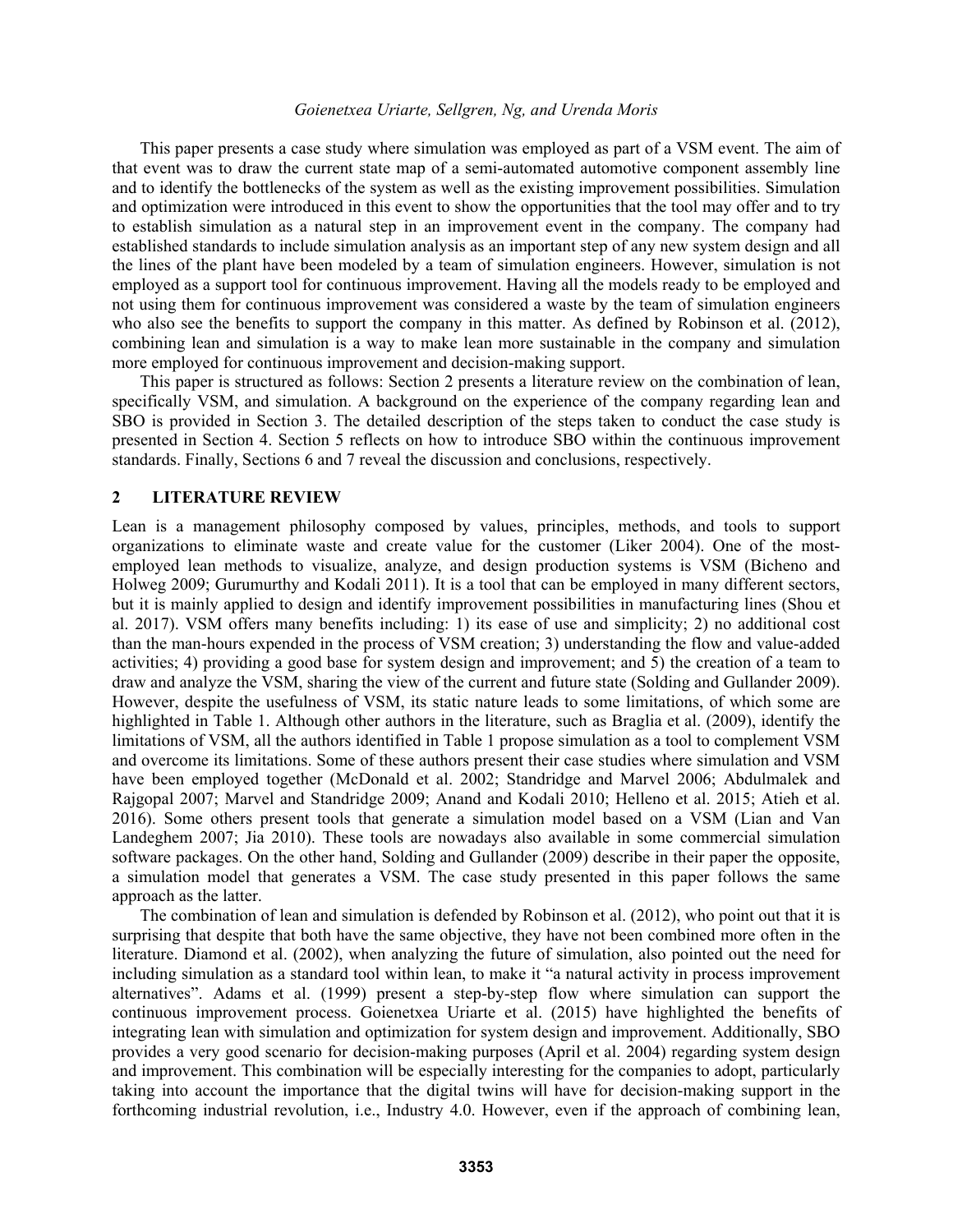simulation and optimization may sound promising, if it is not integrated into the company's standards for system design and improvement, it just becomes a nice theory.

| <b>Limitations of VSM</b>                                               | <b>Authors</b>                                       |
|-------------------------------------------------------------------------|------------------------------------------------------|
| Only the flow of one product can be analyzed at a time.                 | Solding and Gullander (2009), Pehrsson (2013), Atieh |
|                                                                         | et al. (2016).                                       |
| It is a "paper and pencil" map of just one specific moment on the       | Solding and Gullander (2009), Anand and Kodali       |
| shop-floor, not necessarily representing the complete reality, but      | (2009), Lian and Van Landeghem (2007), Atieh et al.  |
| just a simplification.                                                  | (2016), Jia (2010), Helleno et al. (2015).           |
| It is a tool to design current and future states, but it does not allow | Standridge and Marvel (2006), Marvel and Standridge  |
| for any evaluation of the future states before implementation.          | (2009), Solding and Gullander (2009), Abdulmalek     |
|                                                                         | and Rajgopal (2007), Jia (2010).                     |
| It highlights possibilities for improvement without proposing any       | Anand and Kodali (2009).                             |
| solution.                                                               |                                                      |
| The uncertainty, variability, and the dynamic nature of a production    | Abdulmalek and Rajgopal (2007), Standridge and       |
| system cannot be represented by a static tool.                          | Marvel (2006), Marvel and Standridge (2009), Lian    |
|                                                                         | and Van Landeghem (2007), Atieh et al. (2016),       |
|                                                                         | McDonald et al. (2002), Jia (2010).                  |
| It lacks the ability to map complex systems and the interactions        | Marvel and Standridge (2009), Standridge and Marvel  |
| between its components.                                                 | (2006), McDonald et al. (2002), Jia (2010).          |
| When building the future VSM, an assumption is taken based on           | Anand and Kodali (2009), Lian and Van Landeghem      |
| estimates of the outcomes that possible improvements will take.         | (2007), McDonald et al. (2002).                      |
| Difficult to understand how it will be translated into reality.         |                                                      |

## **3 COMPANY BACKGROUND**

The studied company strives to become a first-class manufacturer in the automotive business sector. The production plant in Sweden, where this case took place, is one of the company's main component production plants. The plant is divided into several production processes where the semi-automated assembly is one of them. In this assembly line, components are assembled into the delivery unit. The company has designed and implemented a management philosophy based on lean, the so-called Lean Production System (LPS). There is dedicated staff in the plant who provide education and support the implementation of lean principles and tools as part of the deployment of the LPS. The VSM event is one of the standards that has been implemented by this team. It is conducted on a yearly basis in each and every production area of the plant to benchmark the status compared with the previous year and, most importantly, to detect improvement possibilities in the production lines.

 Additionally, taking into account the advances that Industry 4.0 will bring and require, digitalization of production systems is becoming crucial at the company. There is a dedicated group of employees in the Department of Manufacturing Engineering (ME) who work with DES, SBO, and decision support. This department is mainly focused on designing, evaluating, and implementing new or rebuilt production flows through a series of projects. Each project follows a quality assurance matrix where flow simulation using DES is performed as a natural step in order to advance to the next steps of the project. All production lines in the company's component manufacturing plants are currently modeled in Plant Simulation or FACTS Analyzer (simply FACTS hereafter), which are commercial software systems. The use of one simulation software or the other depends mainly on the required level of detail when modeling the system under analysis, as well as on the profile of the modeler (knowledge and skills required). Simulation can offer the possibility to support the design of a new system or its improvement. The simulation group in ME is mainly focused on new system design and evaluation, which are strategic projects that usually: 1) require high investment; 2) may not have an existing current state where to base the future state on; and 3)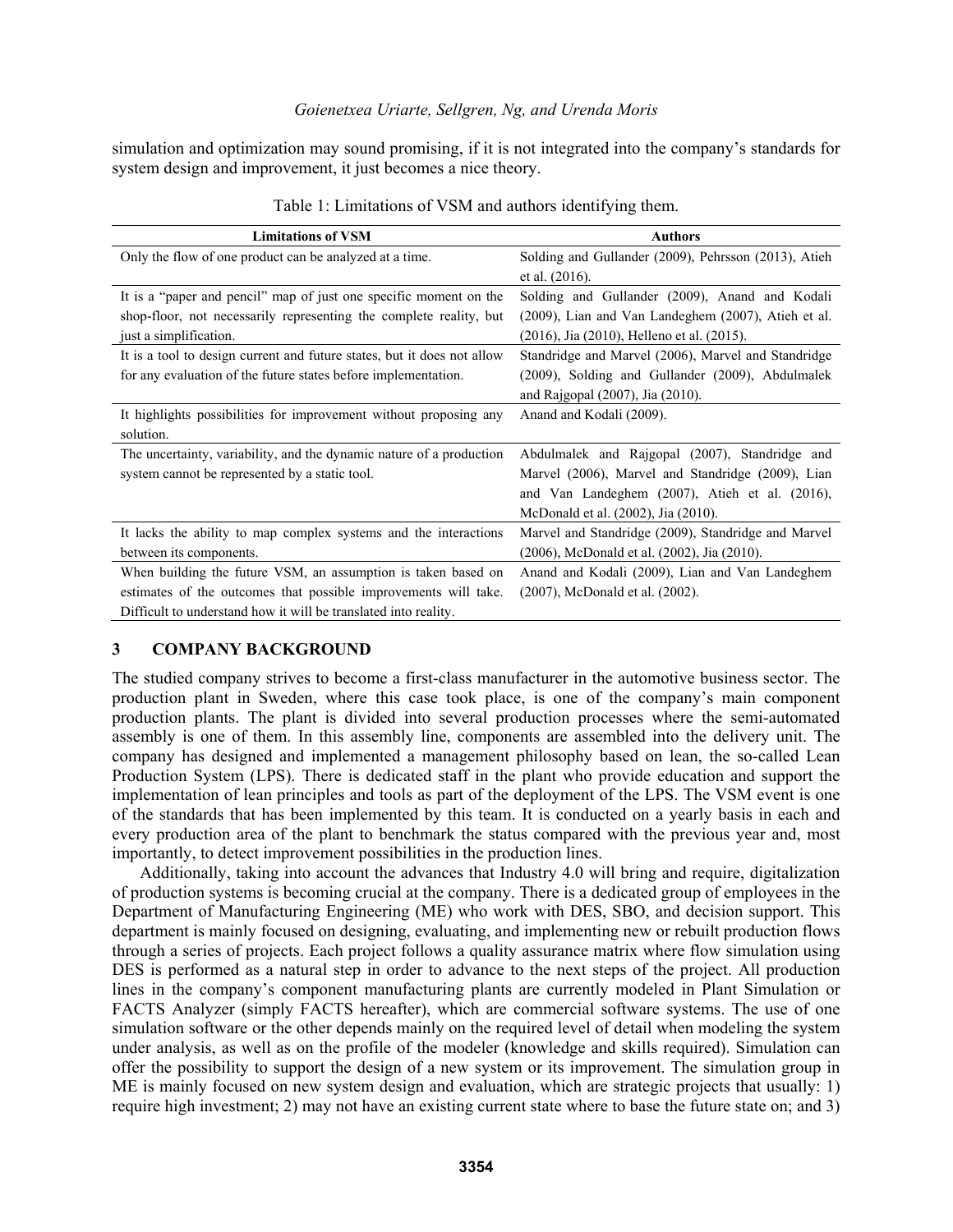involve high complexity. However, even if all the production lines are already modeled, this group does not actively work supporting continuous improvement. An educational program about simulation, and specifically on FACTS (Frantzen and Ng 2016), was provided to production technicians and engineers in order to promote its use as a natural step within continuous improvement. However, just a few engaged production engineers use it actively nowadays. For the particular value stream presented in this case study, a FACTS model was available and is employed on a regular basis by a production engineer. However, there was still some skepticism regarding the accuracy and reliability of this model. Moreover, kaizen and VSM events were conducted within the continuous improvement work for this production line, totally disregarding the existence of the simulation model and the support this could provide. This is probably because there is no interaction between the lean engineers promoting LPS, the simulation engineers in ME, and the production engineers working with simulation; even if all of them pursue the same objective of supporting a better company performance. Having the model ready to be employed, in lean terms, it is a waste not to use it to support continuous improvement. Additionally, as explained in the previous section, VSM provides a good visualization of the production flow. However, the company has replaced mass production by product mix lines producing several variants. This usually involves high process complexity and variability, which is hard or impossible to account for in the analysis part of the VSM event. These made the VSM event a good candidate to start introducing simulation as a natural step. The simulation group in ME had already designed a module to create automatically a VSM from the simulation model, similar to the one presented by Solding and Gullander (2009). This module is called Simulated Value Stream Map (S-VSM) and was mainly created to facilitate communication of results by employing the same icons and terminology as in a traditional VSM.

 Additionally, according to the maturity model presented by Goienetxea Uriarte et al. (2017), this plant can be considered as having a high maturity on lean and SBO. Having reached this level of maturity, the model suggests that the next step is to start integrating SBO within the standards of the company, including the continuous improvement standards. This work is the starting point in that development, aiming at introducing simulation as a natural step in a VSM event.

## **4 CASE STUDY DESCRIPTION**

The main steps followed in the case study are defined in Figure 1 and a detailed description of each one is provided in the following subsections. These main steps are: 1) definition of the current state via VSM and simulation; 2) definition of the target to be achieved; 3) design and evaluation of the future state; and 4) decision-making and implementation. This paper focuses on the first three stages due to the fact that the fourth one is currently taking place.



Figure 1: Process followed to conduct the case study.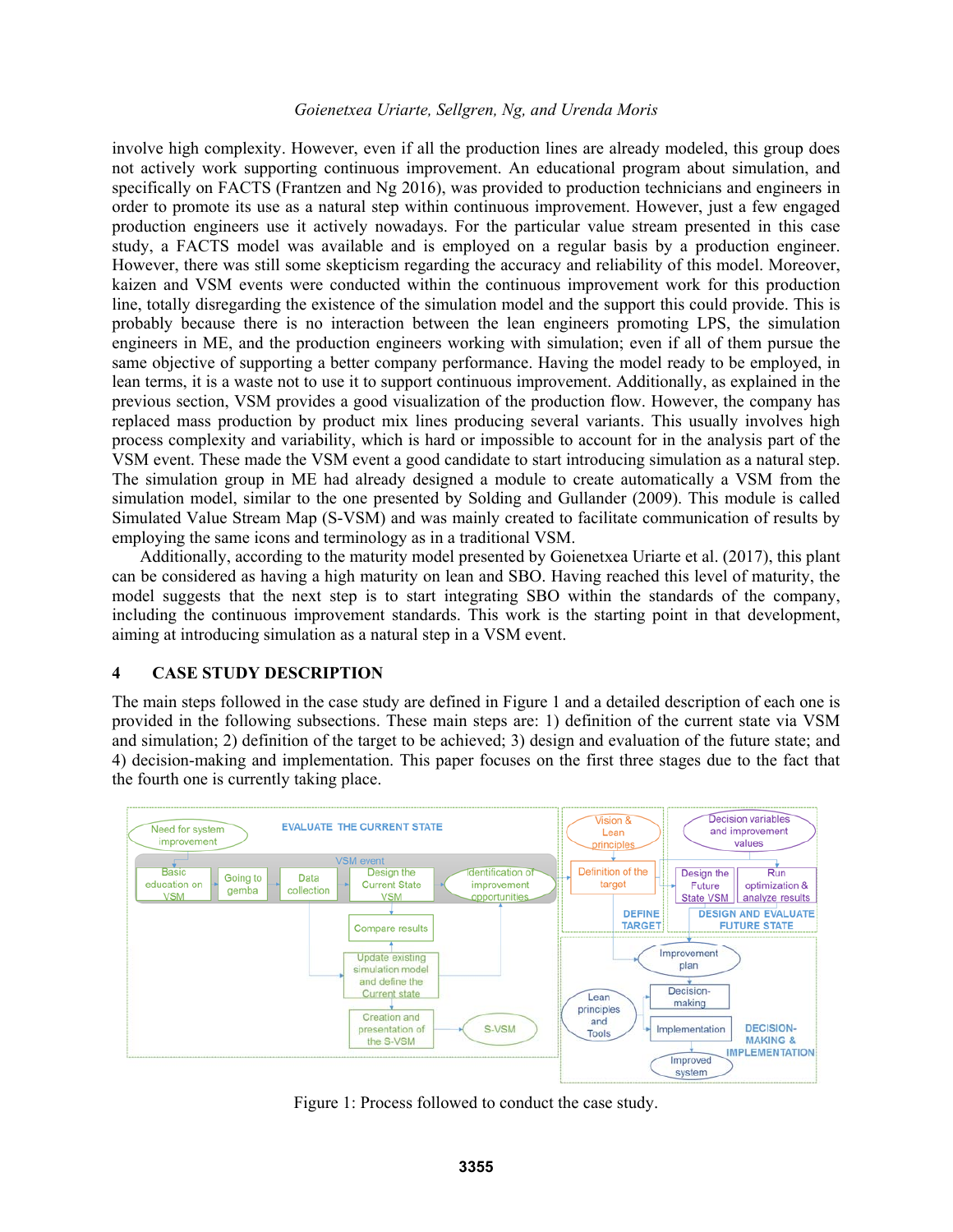### **4.1 Evaluating the Current State**

A VSM event is done on a yearly basis in the semi-automated assembly production line. For this particular event, a team of 17 people was gathered, including the superintendent of the line, shift leaders, team leaders (2 per shift), operators, production engineers, a lean engineer, a simulation engineer, and a researcher from the university. A whole week was reserved for the purpose of defining the current state VSM and to identify and prioritize the improvement possibilities for the line. The week started with a basic training in VSM and identifying data requirements. After the training, the project team went to Gemba and followed the product flow through the different stations and buffers to gain a common view. The previous year's VSM was employed when visiting Gemba. After this visit, detected changes in the assembly line were introduced in the new current state VSM, including station updates, number of people working on semi-automatic stations, quality control stations, as well as the Work in Process (WIP) and maximum capacity of the buffers. In the consecutive step, the team was divided into different groups to focus on the data collection, which took four days. The data collection was done via time studies to get the Cycle Time (CT) (30 measurements/station). The average values for the CT were introduced in the VSM. Additionally, value-added (VA), necessary non-value-added (NNVA) and non-value-added activities (NVA) per station were measured through work sampling studies and documented in the VSM. Historical data were employed to get the availability of each station and to calculate the Overall Equipment Effectiveness (OEE) and Internal Equipment Effectiveness (IEE) values. To analyze the results, a diagram was drawn showing per station the values of OEE, IEE, CT, and the percentage of the CT being VA, NNVA, and NVA. The Takt time and the designed cycle time for each station were also drawn for comparative purposes (the diagram is not presented due to data confidentiality). The analysis highlighted the need to improve the CT and availability on stations 20, 40, and 340, to balance the work between stations 285 and 305, as well as to try to eliminate the NVA activities on station 190.

The question now on everybody's mind was whether SBO would pinpoint the same improvement needs and whether it would include more detailed information on the required improvement level to achieve the objectives.

### **4.1.1 Creating the Current State with Simulation**

The main purposes of this step were: 1) to compare the results obtained via VSM and simulation; 2) to gain the trust of the production staff on the use of SBO to support decision-making in continuous improvement; and 3) to consider it as a natural step towards continuous improvement in any VSM event (and kaizen event) in the future.

 For this case study, there was no need to build a new DES model of the current state. This was already built in Plant Simulation and FACTS five years ago when the line was designed (Figure 2). Since then, the Plant Simulation model has sporadically been employed by the simulation engineers, mainly for updating product and process changes.



Figure 2: Snapshots of the simulation models of the assembly line under study, developed in Plant Simulation (left) and FACTS (right).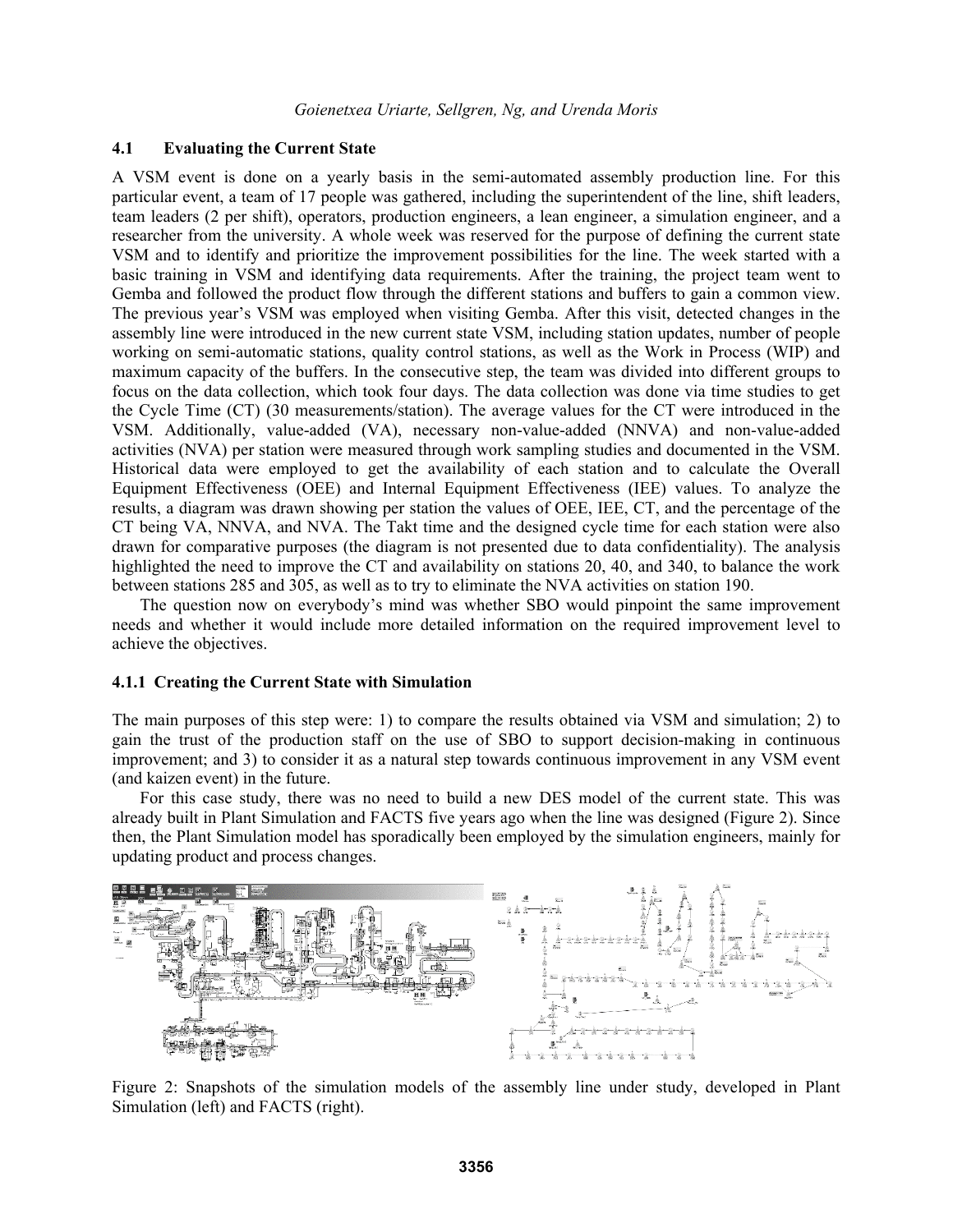The FACTS model, on the other hand, has been used regularly on a weekly basis by a production engineer for identifying bottlenecks in the system. In the VSM event, the Plant Simulation model was chosen based on the ability to define customized experiments in order to present the results in a way that is requested by production managers.

The Plant Simulation model was updated including new cycle times and availabilities, based on the data employed to build the VSM. Additionally, a standard mean downtime of 2 minutes was introduced in the model, even if this was not taken into account in the VSM. The model was run during the meeting and when the simulation horizon had been reached, the results were presented to the team. These included the throughput, lead time and WIP values, the utilization chart of the stations, as well as the S-VSM. The model had previously been verified and validated when it was built. However, as not all the participants of the VSM event team were familiar with simulation, an animation of the model was presented to perform face validation. Face validation is a validation technique in which a model is presented to the people who know about the real system behavior (Sargent 2011). These subject matter experts were asked if the model was behaving correctly and producing reliable results according to their knowledge and experience, which they confirmed.

 The in-house developed S-VSM was also generated during the VSM event. The main purpose was to show how fast a VSM could be generated from the DES model (Figure 3).



Figure 3: The S-VSM generated from the simulation model.

 The next step was to analyze the results and to detect the bottlenecks of the system and its improvement opportunities. In order to present the results the same day, the utilization chart for each equipment was presented. Utilization charts may help the identification of bottlenecks, implying that high utilized stations (especially with long queues leading in) may be the bottlenecks of the system (Law and Kelton 1991). The process of updating the model, introducing new data and getting the results, was done in less than 30 minutes. The critical stations detected via VSM were also detected in this analysis, plus two additional stations identified as possible bottlenecks of the system, station 10 and 440. Although more reliable results could be achieved by including more accurate data, the purpose of this simulation was to prove the validity of the approach of employing simulation, to present the advantages that it may offer when building the future state and what-if scenarios, and the possibility to run optimization. As the team was impressed by the quick update of the simulation model and the quality of the obtained results, they decided to continue to further analyze the results and to run an optimization experiment.

## **4.2 Define the Target**

The 2020 vision of the company states that the aim is to reduce the dock-to-dock time considerably and to increase the throughput of the system. Following this last aim, an SBO experiment was run. Additionally, a future state map was also developed. Lean principles were taken into account when deciding on how to prioritize improvements.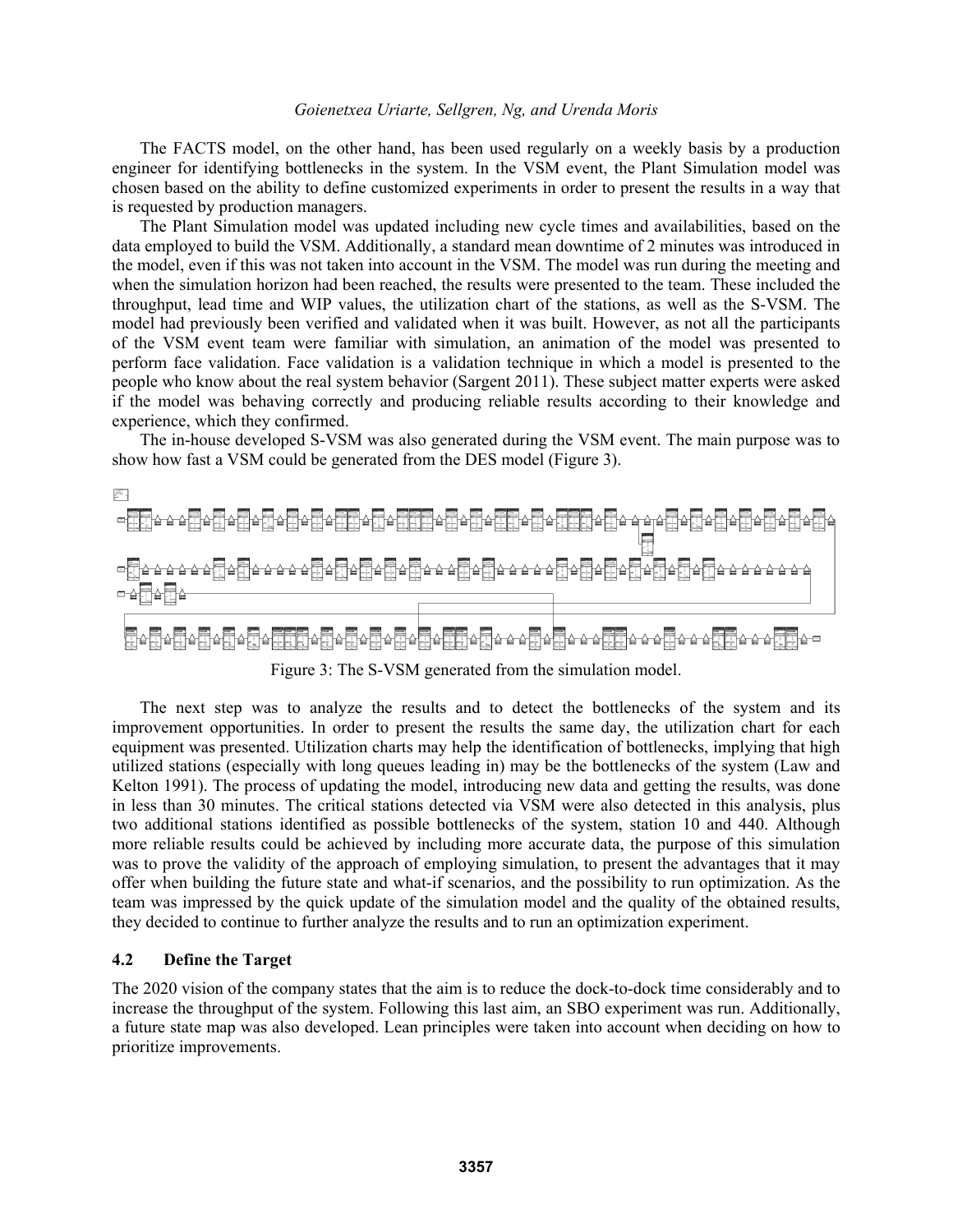## **4.3 Design and Evaluate Target Conditions**

As there are more reliable techniques available in finding the bottleneck than just analyzing the utilization of each equipment, the simulation engineer decided to run a simulation-based COnstraint REmoval (SCORE) analysis (Pehrsson 2016). This method is based on Simulation-based Multi-objective optimization (SMO). The aim of SCORE is to find and identify the impact of particular constraints of a system, remove them and thus improve the performance of the system. Each input parameter has one binary value, i.e., original or improved, and each constraint is ranked according to how frequently they occur in the optimization results. It is very accurate in identifying the system's bottlenecks and also the cause for them being bottlenecks (Pehrsson 2013). The improvement variables that were included in this case were the CT and availability of the stations, to match the analysis done in the VSM event.

 The previously chosen bottlenecks were verified by the SCORE analysis and the detected seven most critical stations were added to a new SMO run. The objectives introduced in the optimization algorithm were to maximize throughput and minimize the number of changes in the system. One change was defined as  $+1\%$  availability or -1 seconds on the cycle time of these stations. This configuration of the optimization problem pursued to offer the team a result that is not based on pre-identified changes in the system, but rather on how possible combinations of small or big improvements in each station result in system throughput increases. In order to reach the requested relative throughput increase of 35% (real data is masked for confidentiality purposes), an example of an optimal configuration of the system is shown in Figure 4, illustrating that five improvements are needed  $(+4\%$  availability in station 20 and  $+1\%$ availability in station 40).



Figure 4: Optimization results. An example is chosen and identified in the simulation model where the improvements in two stations lead to the required relative throughput.

 This selection might, however, demand costly alterations to the selected stations and, thus, another selection might be preferred in reality. As in any multi-objective optimization, to select the best solution among the ones presented by the optimization is the task of the decision makers. This analysis may be extended and include the cost that each improvement will inflict.

 Due to the time needed to do all the optimization settings and the running time of the model, these results were presented to the team in a follow-up meeting two weeks after the VSM event. During this meeting, an improvement plan including the improvements detected from the VSM event was developed. The team was interested in continuing with the analysis of the optimization results, mainly to prioritize and to define in which stations to perform these improvements, as well as at which level.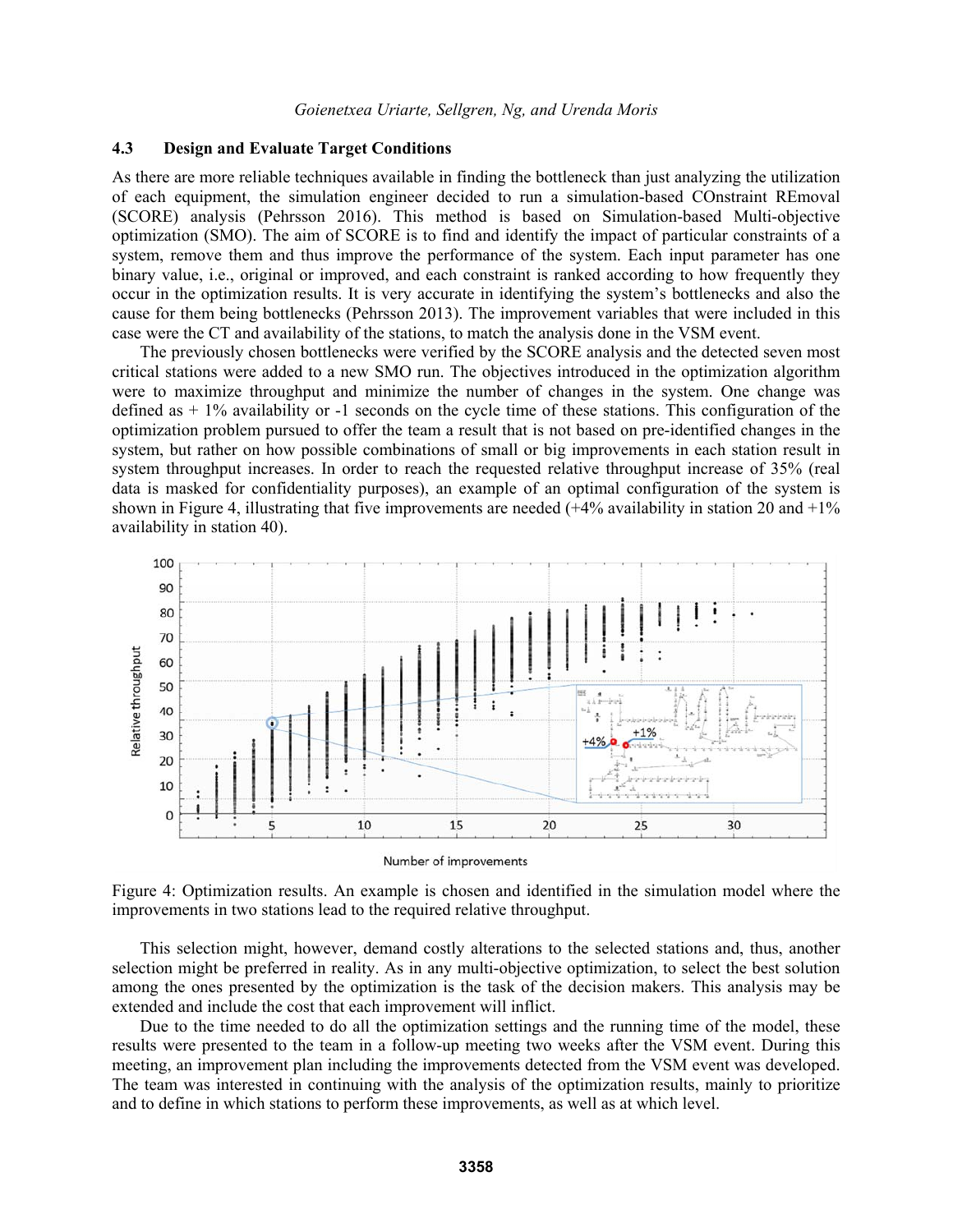#### **4.4 Decision-making and Implementation**

As both the VSM and the simulation model showed the same constraints in the system, it was an uncontroversial decision to start the implementation of these improvements right after the VSM event. These are an ongoing task designated to the production team and led by the participants of the VSM event. Different lean tools are being employed at this stage.

# **5 INTRODUCING SIMULATION AND OPTIMIZATION IN THE COMPANY'S LEAN CONTINUOUS IMPROVEMENT STANDARDS: A REFLECTION**

The company has a high level of experience in implementing lean tools and even employing SBO for new production system design. SBO is considered as a natural step when developing or rebuilding a new system. These cases are normally part of the strategic plan of the company, in which the time frames of the changes to be performed are usually medium- to long-term. The cost and needed investment for this kind of changes are also usually high. As these characteristics have many implications, it seems that the management is convinced about the possibilities that SBO can offer to support the decision-making process. However, the participation in the VSM event showed that there is still a gap on the use of SBO to support the continuous improvement process inherent to lean. In these cases, the time frame to detect the improvement, decide, and implement the changes is typically short, and it does not necessarily involve much investment when compared to a new system design. Although the production engineers in the company have training on SBO, just a few of them employ it to support their work. Having all the production lines of the plant already modeled, it is a "waste" not to employ them for continuous improvement work. Therefore, the authors believe that to define working standards where SBO is included will be beneficial for the company.

 The benefits of a combined approach of lean and SBO were discussed among the researcher, simulation engineers, and the lean engineers of the company. One of the first matters that were discussed was a need for a closer collaboration between the lean and simulation engineers. Additionally, the inclusion of SBO as a step in every VSM and kaizen event was also considered. The S-VSM module was presented more in detail to the lean engineers as well as the possibility to tailor it to their needs. A future transformation of the VSM event could include using the simulation model as the VSM generator. Standardized data collection files developed by the simulation engineers, where the team members could introduce the data collected in a VSM event and the simulation model could directly read from it, was also presented. The possibility to present the results of the SBO in a configurable A3 was also shown. The lean engineers confirmed an interest on integrating SBO within the working standards they develop, this would include even introducing SBO as a step in the standard PT-light file (the file with the list of activities to perform in any continuous improvement project). Simulation engineers, on the other hand, showed the interest on participating in the technical periodical meetings with the production staff in order to be up to date and collaborate actively on continuous improvement projects.

 Furthermore, taking into account the role that simulation will have in the future Industry 4.0 in which virtual factories or the so-called digital twins (Jain et al. 2015) will be a key element for decision-making support regarding system design and improvement, it accentuates the need to start employing SBO as a standard tool. The coming industrial revolution will even ease the data collection and simulation model building tasks (Rodic 2017). It is, therefore, essential to create the need for using SBO in the company to support decision makers. Some actions taken to create this interest involve the creation of workshops for the industry and the creation of courses to train the staff on simulation. A simulation forum has also been created in the company, where every three months the simulation engineers present their projects and the advances made with their working standards related to SBO. However, the commitment of the management will be a requirement to succeed in the integration of lean and SBO.

 During the case study, the team members were informally interviewed about the benefits that they perceived with the VSM approach. Some of these benefits, that are not usually gotten via a traditional simulation project, are: 1) the feeling of being part of a team; 2) going to Gemba, which provides the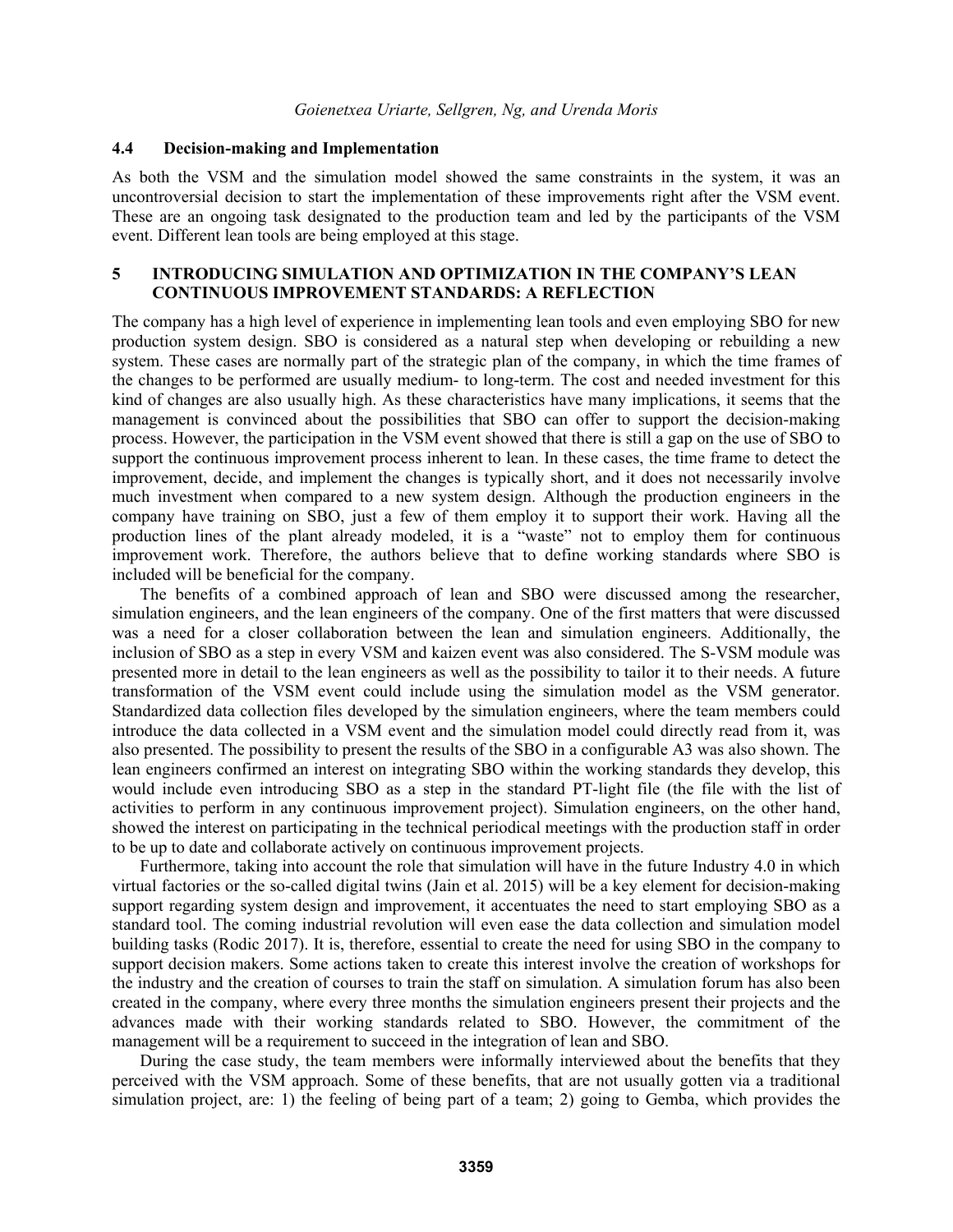chance that everyone in the team gets the same picture of the current state, the chance to talk to workers on the line, identify the causes for failures or the most typical problems, etc.; 3) to get an ownership of the defined improvements, the team gets engaged to conduct the detected improvements; 4) VA, NNVA, and NVA are identified as a source of improvement; 5) the VSM of the current and future states are hanging on the meeting wall, always accessible, and facilitate discussions in future meetings after the VSM event; and 5) the participation in the whole process guarantees a learning of all the team members on the status of the system under analysis and possible improvements. The proposed standard to the company does not necessarily eliminate these beneficial characteristics of the VSM, rather it proposes an SBO process in which the initial steps of the VSM of going to Gemba and data collection are still performed by the same team of people. Nevertheless, instead of taking decisions on a static map, the proposal is to take them based on the results of a dynamic map created via SBO. These results will provide knowledge about the current state and a prioritization of the improvements to implement in the system. The trial and error approach for improvement inherent to lean, even if providing a good learning opportunity, can be extremely time-consuming and the use of SBO can reduce this time considerably, providing prioritized improvement alternatives. Then, the S-VSM module can still generate a static map with a terminology that everybody understands and that can be placed on the wall to visualize the current and future status of the line for further discussions. Additionally, the amount of time that is saved with the SBO approach can be spent on improving the system under analysis instead. Under this implementation phase, the lean tools will support the improvement detected via SBO. SBO provides the answers to "what" to improve and in "which order and level" make the improvements, and the lean principles and tools will support "how to" conduct these improvements.

### **6 DISCUSSIONS**

The company presented in this case study is a company with a high maturity on lean and SBO. To have all the production lines modeled gives the advantage of, by simple updates, make use of them for continuous improvement. This may not be a reality for other companies, especially those with lower maturities. Even the use of S-VSM may be very advanced and they may prefer to start with a VSM and then create the simulation model (for further recommendations for your company, see Goienetxea Uriarte et al. 2017). Additionally, the effort, time, and knowledge required to employ SBO may be a barrier for its use on continuous improvement that needs decisions in the short term. More aggregated models may be employed for this purpose.

To include SBO in the lean working standards is a must if the company wants to succeed in the introduction of SBO as a natural step for continuous improvement. Otherwise, the risk is that this study will become just an exceptional case.

It seems that the optimal solution for SBO to be employed within continuous improvement is to have the production engineers developing the models and using them in their daily work. This continuous model update task would be too arduous for the simulation engineers, working in a different department and with strategic projects. However, the majority of the production engineers have not been working actively with SBO. So initially, the simulation engineers may help them until the standards are established, although their roles should be clarified from the beginning, not to compete for the same projects.

One of the simplicities of VSM includes the low amount of data needed in comparison to the amount of data to build a reliable simulation model. However, with the low amount of data that is usually employed to draw a VSM, the risk is also that lower confident decisions are taken. Therefore, in any case, SBO will be a better alternative to VSM for decision-making support.

When developing the future state VSM, the simulation engineers were not included. This shows the existing gap in the understanding of the possibilities that SBO offers. Similarly, after the VSM event, it took time to get the optimization results and present them at the next technical meeting of the team. During this time lap, some changes were already implemented in the line, without reporting them to the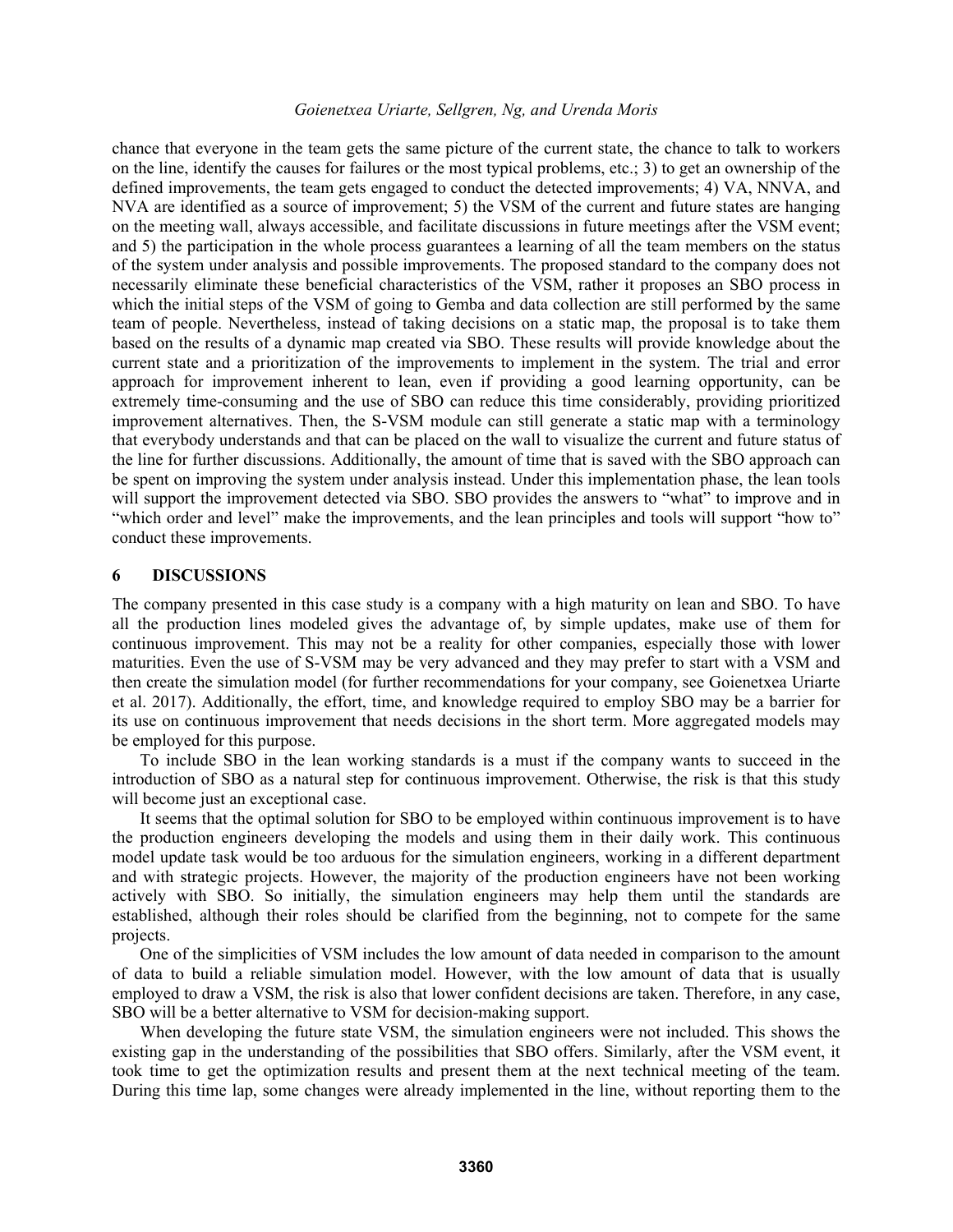simulation engineers. This is again a lack of the standardized practice to include SBO as a natural step in continuous improvement.

## **7 CONCLUSIONS**

This paper describes a case study where SBO was introduced as a step in a VSM event in an automotive component production plant. The study was focused on creating a VSM of the current state of the semiautomated assembly production line, to gain knowledge about its actual situation and to detect opportunities for improvement. The aim of this study was to promote the use of SBO as a natural step to support continuous improvement. All the major steps conducted in the study are described in the paper and a reflection on how to introduce it within the lean continuous improvement standards is provided. This experience may be valuable for other companies that are trying to introduce SBO as a standard tool for system design and improvement. We may have very advanced tools, but if they are not introduced in the companies' standards, they are not employed, and, subsequently, it means they are useless. Future work will focus on the introduction of SBO in other VSM and kaizen events. The interaction between simulation and the lean engineers will hopefully also be strengthened. This will favor the extended use of SBO to support decision-making as well as to get more effective lean actions and improvements.

## **ACKNOWLEDGMENTS**

The authors gratefully acknowledge the company and the project team, part of the VSM event, for providing us the opportunity to participate in the study.

# **REFERENCES**

- Abdulmalek, F. A., and J. Rajgopal. 2007. "Analyzing the Benefits of Lean Manufacturing and Value Stream Mapping Via Simulation: A Process Sector Case Study". *International Journal of Production Economics* 107 (1):223-236.
- Adams, M., P. Componation, H. Czarnecki, and B. J. Schroer. 1999. "Simulation as a Tool for Continuous Process Improvement". In *Proceedings of the 1999 Winter Simulation Conference*, edited by P.A. Farrington et al., 766-773. Piscataway, New Jersey: IEEE.
- Anand, G., and R. Kodali. 2009. "Simulation Model for the Design of Lean Manufacturing Systems a Case Study". *International Journal of Productivity and Quality Management* 4 (5-6):691-714.
- Anand, G., and R. Kodali. 2010. "Development of a Framework for Implementation of Lean Manufacturing Systems". *International Journal of Management Practice* 4 (1):95-116.
- April, J., M. Better, F. Glover, and J. Kelly. 2004. "New Advances and Applications for Marrying Simulation and Optimization". In *Proceedings of the 2004 Winter Simulation Conference*, edited by R.G. Ingalls et al., 80-86. Piscataway, New Jersey: IEEE.
- Atieh, A. M., H. Kaylani, A. Almuhtady, and O. Al-Tamimi. 2016. "A Value Stream Mapping and Simulation Hybrid Approach: Application to Glass Industry". *International Journal of Advanced Manufacturing Technology* 84 (5-8):1573-1586.
- Bicheno, J., and M. Holweg. 2009. *The Lean Toolbox: The Essential Guide to Lean Transformation.* 4th ed. Buckingham, United Kingdom: PICSIE Books.
- Braglia, M., M. Frosolini, and F. Zammori. 2009. "Uncertainty in Value Stream Mapping Analysis". *International Journal of Logistics Research and Applications* 12 (6):435-453.
- Diamond, R., C. R. Harrell, J. O. Henriksen, W. B. Nordgren, C. Dennis Pegden, M. W. Rohrer, A. P. Waller, and A. M. Law. 2002. "The Current and Future Status of Simulation Software (Panel)". In *Proceedings of the 2002 Winter Simulation Conference*, edited by E. Yücesan et al., 1633-1640. Piscataway, New Jersey: IEEE.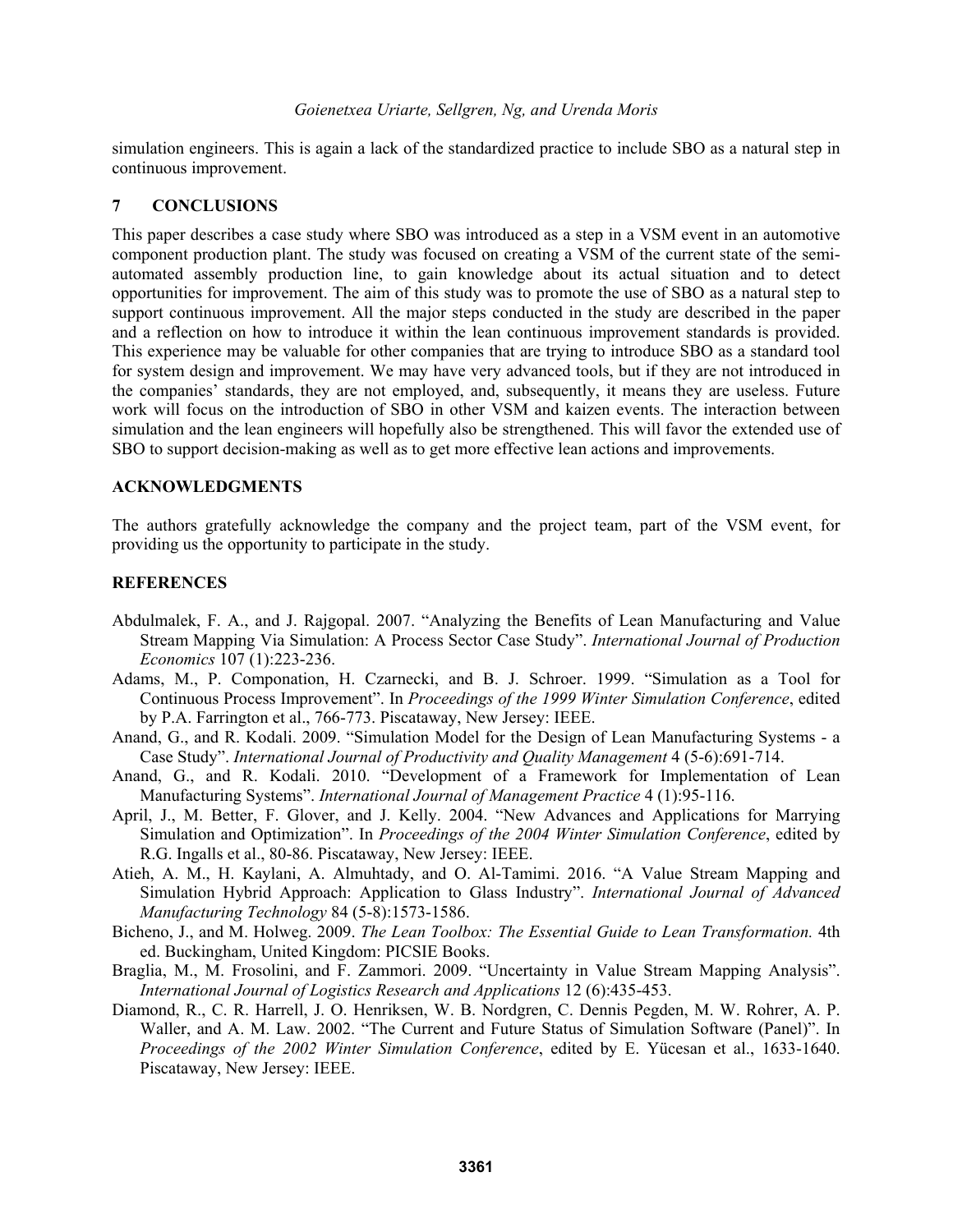- Frantzen, M., and A. H. C. Ng. 2016. "Production Simulation Education Using Rapid Modeling and Optimization: Successful Studies". In *Proceedings of the 2016 Winter Simulation Conference*, edited by L. Yilmaz et al., 3526-3537, Piscataway, New Jersey: IEEE.
- Goienetxea Uriarte, A., M. Urenda Moris, A. H. C. Ng, and J. Oscarsson. 2015. "Lean, Simulation and Optimization: A Win-Win Combination". In *Proceedings of the 2015 Winter Simulation Conference*, edited by L. Yilmaz et al., 2227-2238. Piscataway, New Jersey: IEEE.
- Goienetxea Uriarte, A., M. Urenda Moris, and M. Jägstam. 2017. "Lean, Simulation and Optimization: A Maturity Model". In *Proceedings of the 2017 IEEE International Conference on Industrial Engineering and Engineering Management (IEEM)*, December 10-13th, Singapore, 1310-1315. IEEE.
- Gurumurthy, A., and R. Kodali. 2011. "Design of Lean Manufacturing Systems Using Value Stream Mapping with Simulation a Case Study". *Journal of Manufacturing Technology Management* 22 (4):444-473.
- Helleno, A. L., C. A. Pimentel, R. Ferro, P. F. Santos, M. C. Oliveira, and A. T. Simon. 2015. "Integrating Value Stream Mapping and Discrete Events Simulation as Decision Making Tools in Operation Management". *The International Journal of Advanced Manufacturing Technology* 80  $(5):1059-1066.$
- Jain, S., Lechevalier, D., Woo, J. and Shin, S.J. 2015. "Towards a Virtual Factory Prototype". In *Proceedings of the 2015 Winter Simulation Conference*, edited by L. Yilmaz et al. 2207-2218. Piscataway, New Jersey: IEEE.
- Jia, Y. 2010. *Simlean: A Reference Framework for Embedding Simulation in Lean Projects*. Ph.D. thesis. Sheffield Hallam University, United Kingdom.
- Law, A. M., and W. D. Kelton. 1991. *Simulation Modeling & Analysis*. 2nd ed. New York: McGraw-Hill.
- Lian, Y. H., and H. Van Landeghem. 2007. "Analysing the Effects of Lean Manufacturing Using a Value Stream Mapping-Based Simulation Generator". *International Journal of Production Research* 45 (13):3037-3058.
- Liker, J. K. 2004. *The Toyota Way: 14 Management Principles from the World´s Greatest Manufacturer*. New York: McGraw-Hill
- Marvel, J. H., and C. R. Standridge. 2009. "Simulation-Enhanced Lean Design Process". *Journal of Industrial Engineering and Management* 2(1):90-113.
- McDonald, T., E. M. Van Aken, and A. F. Rentes. 2002. "Utilising Simulation to Enhance Value Stream Mapping: A Manufacturing Case Application". *International Journal of Logistics Research and Applications* 5(2):213-232.
- Negahban, A., and J. S. Smith. 2014. "Simulation for Manufacturing System Design and Operation: Literature Review and Analysis". *Journal of Manufacturing Systems* 33 (2):241-261.
- Pehrsson, L. 2013. *Manufacturing Management and Decision Support Using Simulation-Based Multi-Objective Optimisation*. Ph.D. thesis. University of Skövde, Virtual Systems Research Centre and School of Technology and Society, De Montfort University, Leicester.
- Pehrsson, L, A. H. C. Ng, and J. Bernedixen. 2016. "Automatic Identification of Constraints and Improvement Actions in Production Systems Using Multi-objective Optimization and Post-optimality Analysis". *Journal of manufacturing systems* 39*:*24-37.
- Robinson, S., Z. J. Radnor, N. Burgess, and C. Worthington. 2012. "Simlean: Utilising Simulation in the Implementation of Lean in Healthcare". *European Journal of Operational Research* 219 (1):188-197.
- Rodic, B. 2017. "Industry 4.0 and the New Simulation Modelling Paradigm". *Organizacija. Journal of Management, Informatics and Human Resources* 50(3):193-207.
- Rother, M., and J. Shook. 1999. *Learning to See: Value Stream Mapping to Add Value and Eliminate Muda*. Brooklin, MA.: The Lean Enterprise Institute, Inc.
- Sargent, R. G. 2011. "Verification and Validation of Simulation Models". In *Proceedings of the 2011 Winter Simulation Conference*, edited by S. Jain et al., 183-198. Piscataway, New Jersey: IEEE.